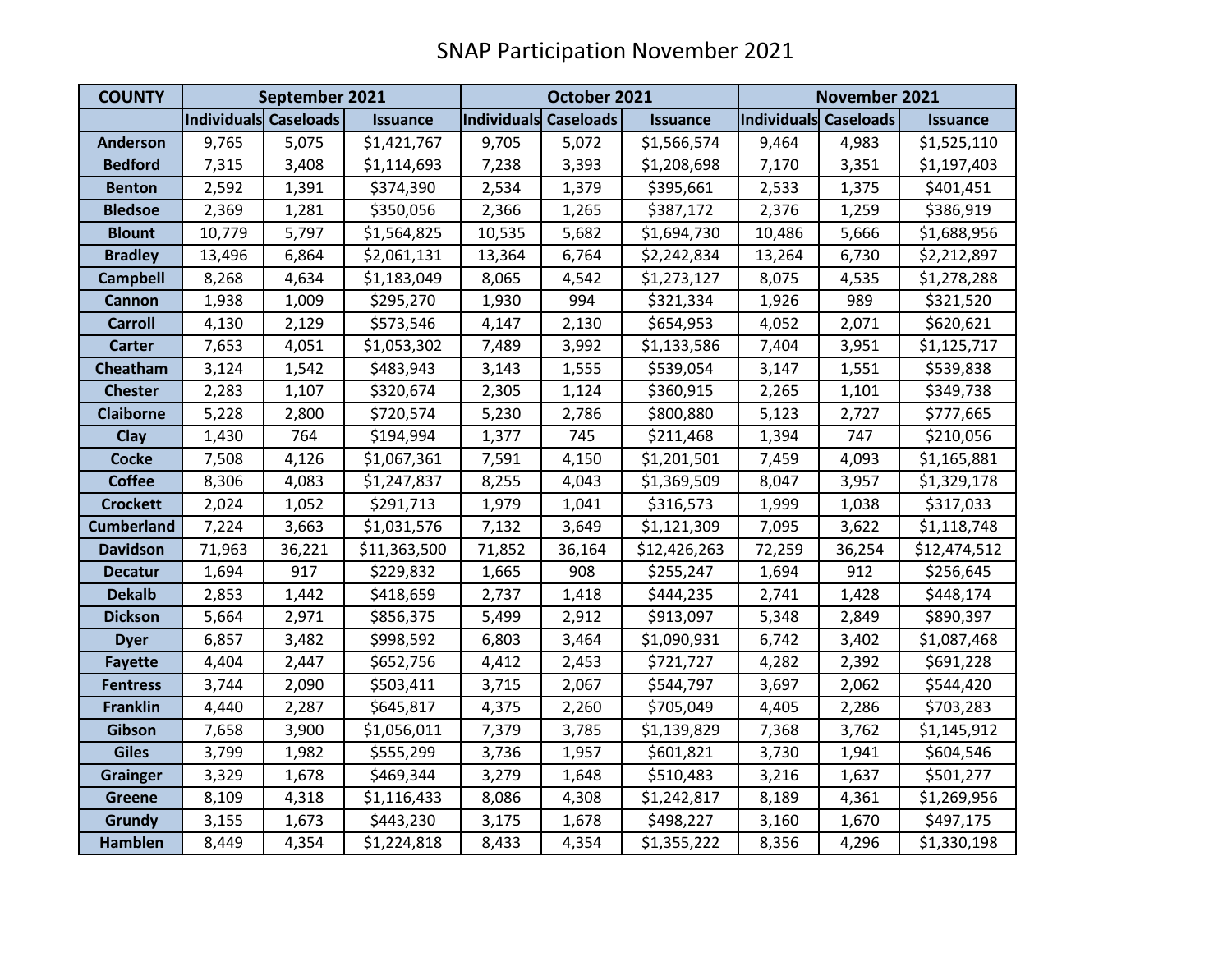|                   | September 2021        |        |                 | October 2021          |        |                 | November 2021         |        |                 |
|-------------------|-----------------------|--------|-----------------|-----------------------|--------|-----------------|-----------------------|--------|-----------------|
| <b>COUNTY</b>     | Individuals Caseloads |        | <b>Issuance</b> | Individuals Caseloads |        | <b>Issuance</b> | Individuals Caseloads |        | <b>Issuance</b> |
| <b>Hamilton</b>   | 41,295                | 21,680 | \$6,423,332     | 41,246                | 21,662 | \$7,105,950     | 41,324                | 21,611 | \$7,080,900     |
| <b>Hancock</b>    | 2,005                 | 1,074  | \$280,970       | 1,962                 | 1,052  | \$303,204       | 1,934                 | 1,047  | \$300,141       |
| Hardeman          | 4,474                 | 2,429  | \$652,639       | 4,432                 | 2,420  | \$718,920       | 4,346                 | 2,373  | \$700,245       |
| <b>Hardin</b>     | 4,545                 | 2,449  | \$640,082       | 4,494                 | 2,428  | \$696,419       | 4,497                 | 2,416  | \$701,362       |
| <b>Hawkins</b>    | 8,300                 | 4,149  | \$1,158,792     | 8,263                 | 4,142  | \$1,294,437     | 8,300                 | 4,144  | \$1,287,386     |
| Haywood           | 3,953                 | 2,166  | \$556,767       | 3,944                 | 2,141  | \$624,528       | 3,804                 | 2,080  | \$598,546       |
| <b>Henderson</b>  | 4,311                 | 2,238  | \$602,007       | 4,264                 | 2,211  | \$668,369       | 4,110                 | 2,161  | \$630,826       |
| <b>Henry</b>      | 5,039                 | 2,575  | \$729,311       | 4,919                 | 2,539  | \$775,049       | 4,958                 | 2,522  | \$787,888       |
| <b>Hickman</b>    | 3,468                 | 1,778  | \$504,385       | 3,438                 | 1,762  | \$551,402       | 3,432                 | 1,751  | \$551,976       |
| <b>Houston</b>    | 1,175                 | 574    | \$165,334       | 1,187                 | 569    | \$187,290       | 1,171                 | 567    | \$183,751       |
| <b>Humphreys</b>  | 2,405                 | 1,196  | \$384,560       | 2,296                 | 1,140  | \$371,781       | 2,212                 | 1,114  | \$360,109       |
| <b>Jackson</b>    | 1,869                 | 1,019  | \$258,907       | 1,860                 | 1,014  | \$285,088       | 1,857                 | 1,015  | \$284,323       |
| <b>Jefferson</b>  | 6,154                 | 3,157  | \$872,720       | 6,182                 | 3,168  | \$974,185       | 6,052                 | 3,108  | \$950,612       |
| Johnson           | 2,865                 | 1,582  | \$380,223       | 2,837                 | 1,573  | \$422,932       | 2,776                 | 1,540  | \$412,478       |
| <b>Knox</b>       | 43,935                | 23,648 | \$6,600,451     | 43,594                | 23,446 | \$7,258,140     | 43,154                | 23,251 | \$7,146,803     |
| Lake              | 1,627                 | 921    | \$231,780       | 1,584                 | 895    | \$251,252       | 1,655                 | 905    | \$265,229       |
| Lauderdale        | 5,181                 | 2,762  | \$763,450       | 5,084                 | 2,710  | \$829,299       | 5,134                 | 2,703  | \$836,071       |
| Lawrence          | 5,614                 | 2,845  | \$787,399       | 5,507                 | 2,802  | \$864,866       | 5,544                 | 2,801  | \$862,608       |
| Lewis             | 1,694                 | 911    | \$235,574       | 1,741                 | 924    | \$262,947       | 1,746                 | 918    | \$262,824       |
| Lincoln           | 4,493                 | 2,175  | \$660,703       | 4,391                 | 2,132  | \$710,075       | 4,466                 | 2,145  | \$724,418       |
| Loudon            | 4,081                 | 2,085  | \$579,291       | 4,035                 | 2,056  | \$641,951       | 4,049                 | 2,063  | \$637,366       |
| <b>Macon</b>      | 4,358                 | 2,111  | \$642,768       | 4,343                 | 2,116  | \$703,287       | 4,329                 | 2,086  | \$708,279       |
| <b>Madison</b>    | 15,274                | 7,811  | \$2,253,691     | 14,995                | 7,698  | \$2,470,152     | 14,827                | 7,579  | \$2,415,418     |
| <b>Marion</b>     | 4,473                 | 2,290  | \$682,812       | 4,391                 | 2,259  | \$741,928       | 4,372                 | 2,240  | \$737,752       |
| <b>Marshall</b>   | 3,642                 | 1,751  | \$527,339       | 3,692                 | 1,787  | \$598,835       | 3,748                 | 1,792  | \$607,181       |
| <b>Maury</b>      | 9,480                 | 4,738  | \$1,462,736     | 9,324                 | 4,700  | \$1,583,766     | 9,373                 | 4,698  | \$1,593,472     |
| <b>Meigs</b>      | 2,125                 | 1,129  | \$322,801       | 2,168                 | 1,141  | \$358,781       | 2,162                 | 1,155  | \$359,534       |
| <b>Monroe</b>     | 6,422                 | 3,365  | \$935,326       | 6,411                 | 3,350  | \$1,043,714     | 6,448                 | 3,362  | \$1,046,796     |
| <b>Montgomery</b> | 22,769                | 10,455 | \$3,526,246     | 22,511                | 10,307 | \$3,830,206     | 22,463                | 10,274 | \$3,825,167     |
| <b>Moore</b>      | 473                   | 233    | \$67,166        | 467                   | 226    | \$70,973        | 458                   | 227    | \$70,589        |
| <b>Morgan</b>     | 2,949                 | 1,547  | \$405,826       | 2,943                 | 1,541  | \$452,984       | 2,990                 | 1,560  | \$460,406       |
| <b>McMinn</b>     | 7,542                 | 3,831  | \$1,109,374     | 7,418                 | 3,793  | \$1,211,101     | 7,546                 | 3,849  | \$1,244,914     |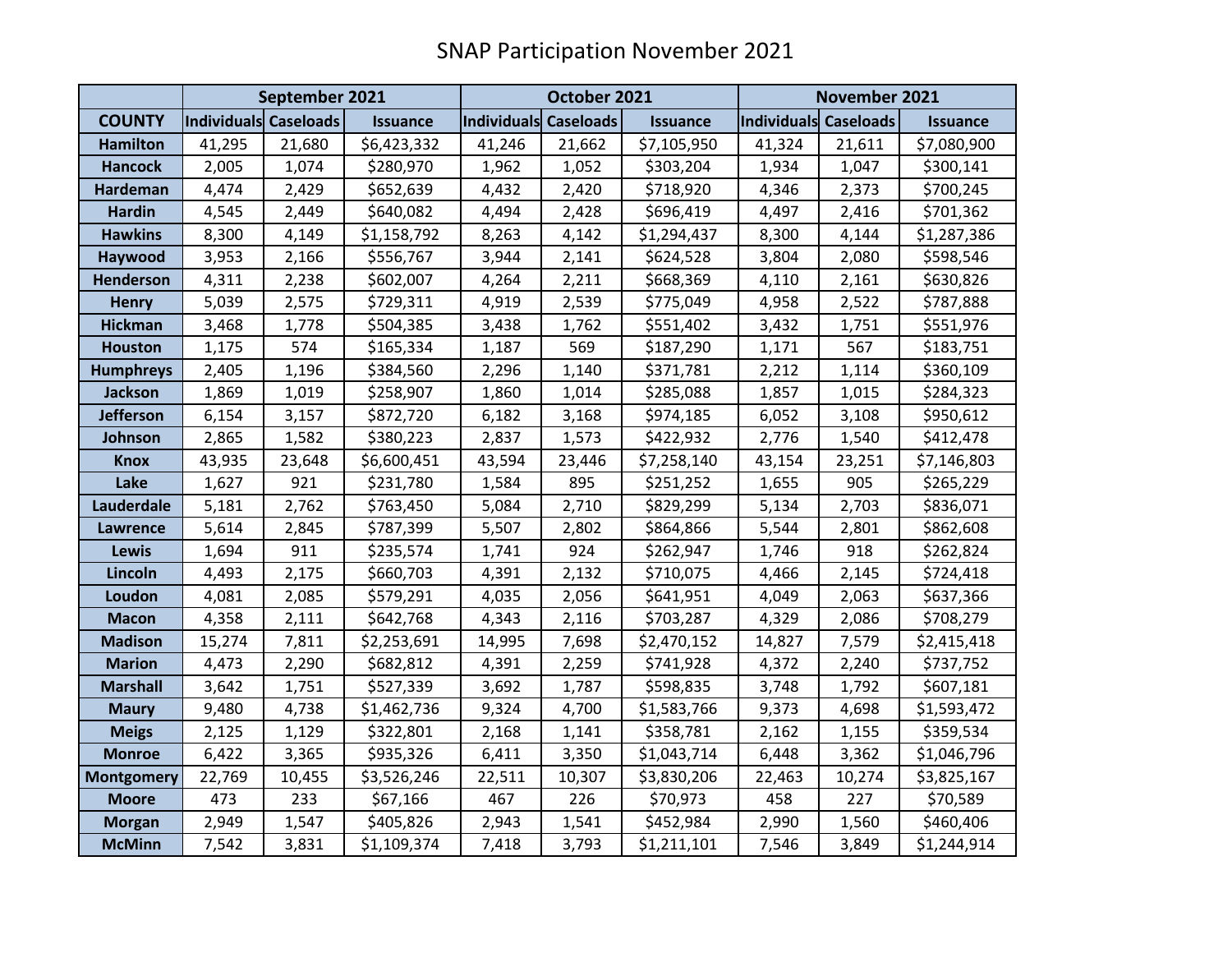| <b>COUNTY</b>     | September 2021        |         |                 | October 2021          |         |                 | November 2021         |         |                 |
|-------------------|-----------------------|---------|-----------------|-----------------------|---------|-----------------|-----------------------|---------|-----------------|
|                   | Individuals Caseloads |         | <b>Issuance</b> | Individuals Caseloads |         | <b>Issuance</b> | Individuals Caseloads |         | <b>Issuance</b> |
| <b>McNairy</b>    | 3,885                 | 2,120   | \$531,828       | 3,828                 | 2,099   | \$582,893       | 3,851                 | 2,087   | \$583,478       |
| <b>Obion</b>      | 4,585                 | 2,404   | \$670,549       | 4,686                 | 2,446   | \$758,829       | 4,608                 | 2,400   | \$732,755       |
| <b>Overton</b>    | 2,747                 | 1,469   | \$364,977       | 2,720                 | 1,466   | \$407,806       | 2,802                 | 1,494   | \$425,363       |
| <b>Perry</b>      | 1,324                 | 665     | \$177,081       | 1,300                 | 660     | \$195,287       | 1,266                 | 649     | \$187,929       |
| <b>Pickett</b>    | 724                   | 407     | \$90,325        | 752                   | 416     | \$105,081       | 740                   | 413     | \$101,768       |
| <b>Polk</b>       | 2,346                 | 1,224   | \$331,922       | 2,305                 | 1,208   | \$357,621       | 2,311                 | 1,203   | \$359,116       |
| Putnam            | 9,143                 | 4,792   | \$1,345,466     | 8,926                 | 4,722   | \$1,445,141     | 9,060                 | 4,773   | \$1,477,626     |
| Rhea              | 5,411                 | 2,764   | \$816,258       | 5,414                 | 2,761   | \$891,823       | 5,422                 | 2,769   | \$891,270       |
| Roane             | 6,604                 | 3,404   | \$968,724       | 6,489                 | 3,364   | \$1,043,964     | 6,557                 | 3,378   | \$1,055,125     |
| Robertson         | 6,851                 | 3,339   | \$1,061,421     | 6,705                 | 3,266   | \$1,144,133     | 6,764                 | 3,284   | \$1,148,778     |
| <b>Rutherford</b> | 24,569                | 11,106  | \$3,848,418     | 24,015                | 10,909  | \$4,104,494     | 24,292                | 10,989  | \$4,153,545     |
| <b>Scott</b>      | 5,299                 | 2,768   | \$743,201       | 5,241                 | 2,727   | \$808,205       | 5,209                 | 2,717   | \$801,410       |
| Sequatchie        | 2,683                 | 1,378   | \$399,225       | 2,715                 | 1,397   | \$447,481       | 2,775                 | 1,415   | \$453,820       |
| <b>Sevier</b>     | 8,354                 | 4,277   | \$1,187,495     | 8,449                 | 4,303   | \$1,326,212     | 8,353                 | 4,260   | \$1,303,571     |
| <b>Shelby</b>     | 178,963               | 88,623  | \$28,729,460    | 177,313               | 87,811  | \$31,232,135    | 177,728               | 87,633  | \$31,248,690    |
| <b>Smith</b>      | 2,318                 | 1,162   | \$343,577       | 2,294                 | 1,162   | \$376,568       | 2,233                 | 1,145   | \$366,025       |
| <b>Stewart</b>    | 1,569                 | 741     | \$225,658       | 1,535                 | 735     | \$241,689       | 1,570                 | 739     | \$249,171       |
| <b>Sullivan</b>   | 20,292                | 10,584  | \$2,896,880     | 20,043                | 10,490  | \$3,185,917     | 19,949                | 10,407  | \$3,145,809     |
| <b>Sumner</b>     | 13,905                | 6,630   | \$2,137,032     | 13,661                | 6,580   | \$2,314,073     | 13,579                | 6,513   | \$2,295,458     |
| <b>Tipton</b>     | 7,612                 | 3,830   | \$1,159,737     | 7,575                 | 3,826   | \$1,272,061     | 7,745                 | 3,841   | \$1,290,447     |
| <b>Trousdale</b>  | 1,140                 | 575     | \$170,788       | 1,182                 | 598     | \$194,502       | 1,161                 | 589     | \$192,243       |
| <b>Unicoi</b>     | 2,347                 | 1,288   | \$325,804       | 2,284                 | 1,263   | \$350,468       | 2,305                 | 1,264   | \$347,692       |
| <b>Union</b>      | 3,411                 | 1,747   | \$482,408       | 3,301                 | 1,683   | \$509,474       | 3,295                 | 1,665   | \$511,293       |
| <b>Van Buren</b>  | 849                   | 439     | \$116,927       | 820                   | 426     | \$120,651       | 848                   | 431     | \$128,499       |
| <b>Warren</b>     | 6,710                 | 3,398   | \$976,045       | 6,637                 | 3,390   | \$1,065,276     | 6,589                 | 3,356   | \$1,063,261     |
| Washington        | 13,469                | 7,428   | \$1,984,260     | 13,612                | 7,472   | \$2,224,419     | 13,443                | 7,344   | \$2,183,816     |
| Wayne             | 1,995                 | 1,092   | \$272,163       | 1,994                 | 1,086   | \$298,992       | 1,996                 | 1,082   | \$300,133       |
| <b>Weakley</b>    | 4,273                 | 2,238   | \$601,649       | 4,158                 | 2,192   | \$645,847       | 4,229                 | 2,207   | \$651,978       |
| <b>White</b>      | 4,030                 | 2,065   | \$564,338       | 3,911                 | 2,040   | \$604,641       | 3,886                 | 2,032   | \$599,457       |
| <b>Williamson</b> | 3,796                 | 1,852   | \$578,866       | 3,679                 | 1,828   | \$613,179       | 3,734                 | 1,829   | \$615,659       |
| <b>Wilson</b>     | 8,677                 | 4,301   | \$1,356,977     | 8,638                 | 4,284   | \$1,486,564     | 8,551                 | 4,270   | \$1,478,525     |
| <b>Total</b>      | 839,421               | 427,322 | \$126,748,999   | 831,636               | 423,996 | \$138,468,860   | 830,554               | 422,233 | \$137,991,290   |